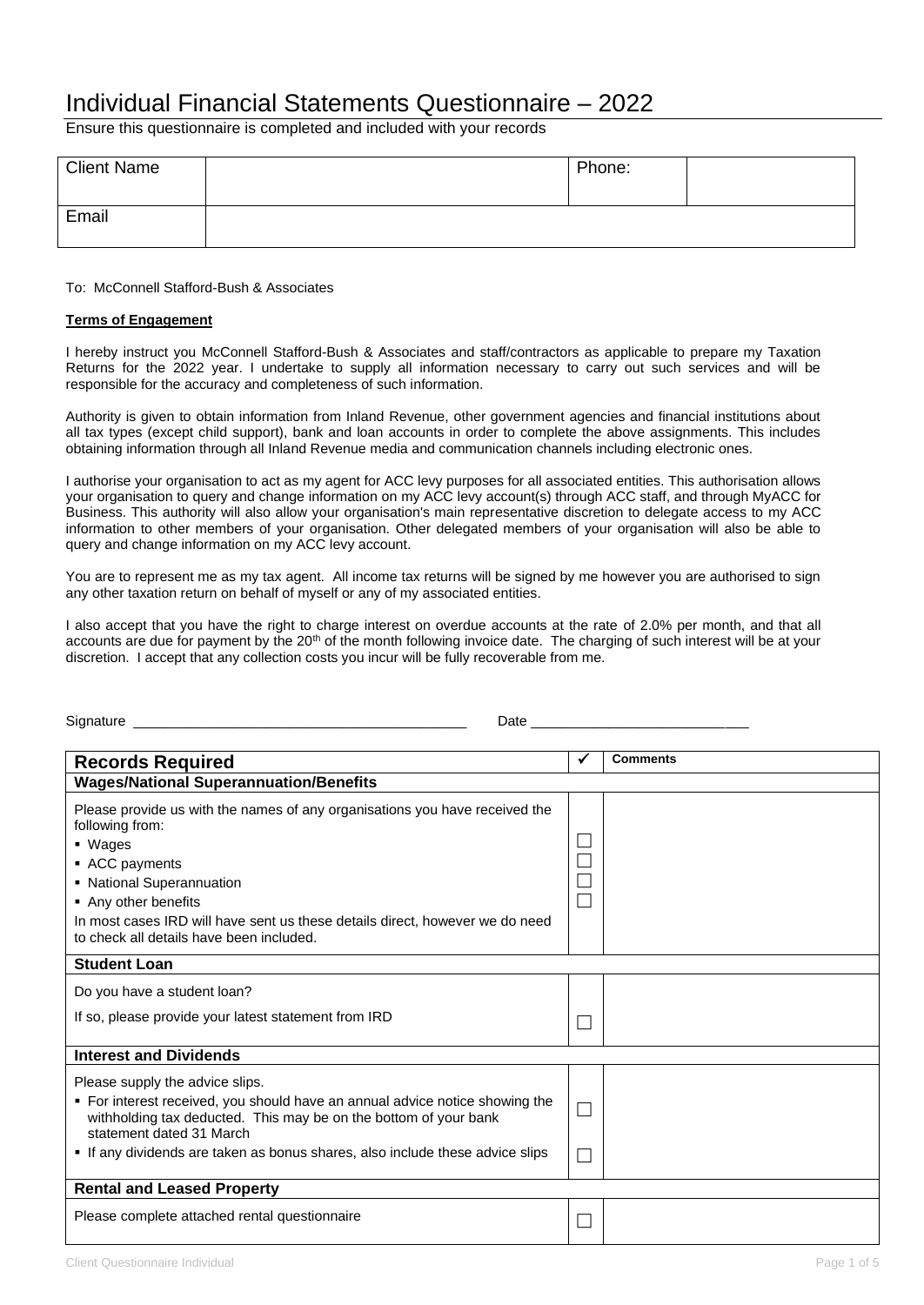| Mortgage Interest Paid on Residential Properties                                                                                                                                                                                                                                                                                                                                                                     |                |               |                  |  |
|----------------------------------------------------------------------------------------------------------------------------------------------------------------------------------------------------------------------------------------------------------------------------------------------------------------------------------------------------------------------------------------------------------------------|----------------|---------------|------------------|--|
| Have you incurred interest on residential properties owned (which is not your<br>main family home)? Is the interest also against properties other than<br>residential rentals? If so, please provide details of amount of interest and<br>dates paid.                                                                                                                                                                |                |               |                  |  |
| <b>Partnerships, Trusts, Estates and Companies</b>                                                                                                                                                                                                                                                                                                                                                                   |                |               |                  |  |
| Please supply details of income earned from any entity for which we do not<br>prepare the accounts and tax returns.                                                                                                                                                                                                                                                                                                  |                |               |                  |  |
| <b>Overseas</b>                                                                                                                                                                                                                                                                                                                                                                                                      |                |               |                  |  |
| Supply details of overseas interest, dividends, wages received, and<br>taxation paid<br>Provide details of any overseas investments held at any time during the<br>٠<br>financial year<br>Attach all of your investments advisor's reports<br>٠<br>Have you at any point in your lifetime, ever contributed to a foreign<br>٠<br>superannuation scheme, even if you cannot receive the benefits until you<br>retire? | $\blacksquare$ |               |                  |  |
| <b>Any Other Income</b>                                                                                                                                                                                                                                                                                                                                                                                              |                |               |                  |  |
| Attach details:<br>Income Replacement Insurance Policy - provide details of premiums and<br>٠<br>claims                                                                                                                                                                                                                                                                                                              |                |               |                  |  |
| Look Through Company - if you have been allocated a share of a loss<br>٠<br>other than from a company that we are aware of, please provide details<br>Did you receive non-taxable income from any other sources? If Yes,<br>٠<br>please provide details.                                                                                                                                                             | $\Box$         |               |                  |  |
| <b>Donations</b>                                                                                                                                                                                                                                                                                                                                                                                                     |                |               |                  |  |
| Do you want us to complete your rebate claim form? Yes $\Box$ No $\Box$<br>If so, please attach receipts.                                                                                                                                                                                                                                                                                                            |                |               |                  |  |
| Working for Families Tax Credits and Parental Tax Credit                                                                                                                                                                                                                                                                                                                                                             |                |               |                  |  |
| Please supply full names and birth dates of all children. Please note the<br>following:                                                                                                                                                                                                                                                                                                                              |                |               |                  |  |
| . If you had a child born within the current financial year you may be eligible<br>for the Parental Tax Credit. Please include their IRD Number below. If you<br>do not have this you will need to obtain one for them in order to claim any<br>entitlement for them                                                                                                                                                 |                |               |                  |  |
| • Where a child has become financially independent during the current<br>financial year, please advise the date they left school or home                                                                                                                                                                                                                                                                             |                |               |                  |  |
| <b>Child's Name</b><br>IRD No.                                                                                                                                                                                                                                                                                                                                                                                       |                | Date of Birth | Date left School |  |
|                                                                                                                                                                                                                                                                                                                                                                                                                      |                |               |                  |  |
|                                                                                                                                                                                                                                                                                                                                                                                                                      |                |               |                  |  |
|                                                                                                                                                                                                                                                                                                                                                                                                                      |                |               |                  |  |
|                                                                                                                                                                                                                                                                                                                                                                                                                      |                |               |                  |  |
|                                                                                                                                                                                                                                                                                                                                                                                                                      |                |               |                  |  |
|                                                                                                                                                                                                                                                                                                                                                                                                                      |                |               |                  |  |
|                                                                                                                                                                                                                                                                                                                                                                                                                      |                |               |                  |  |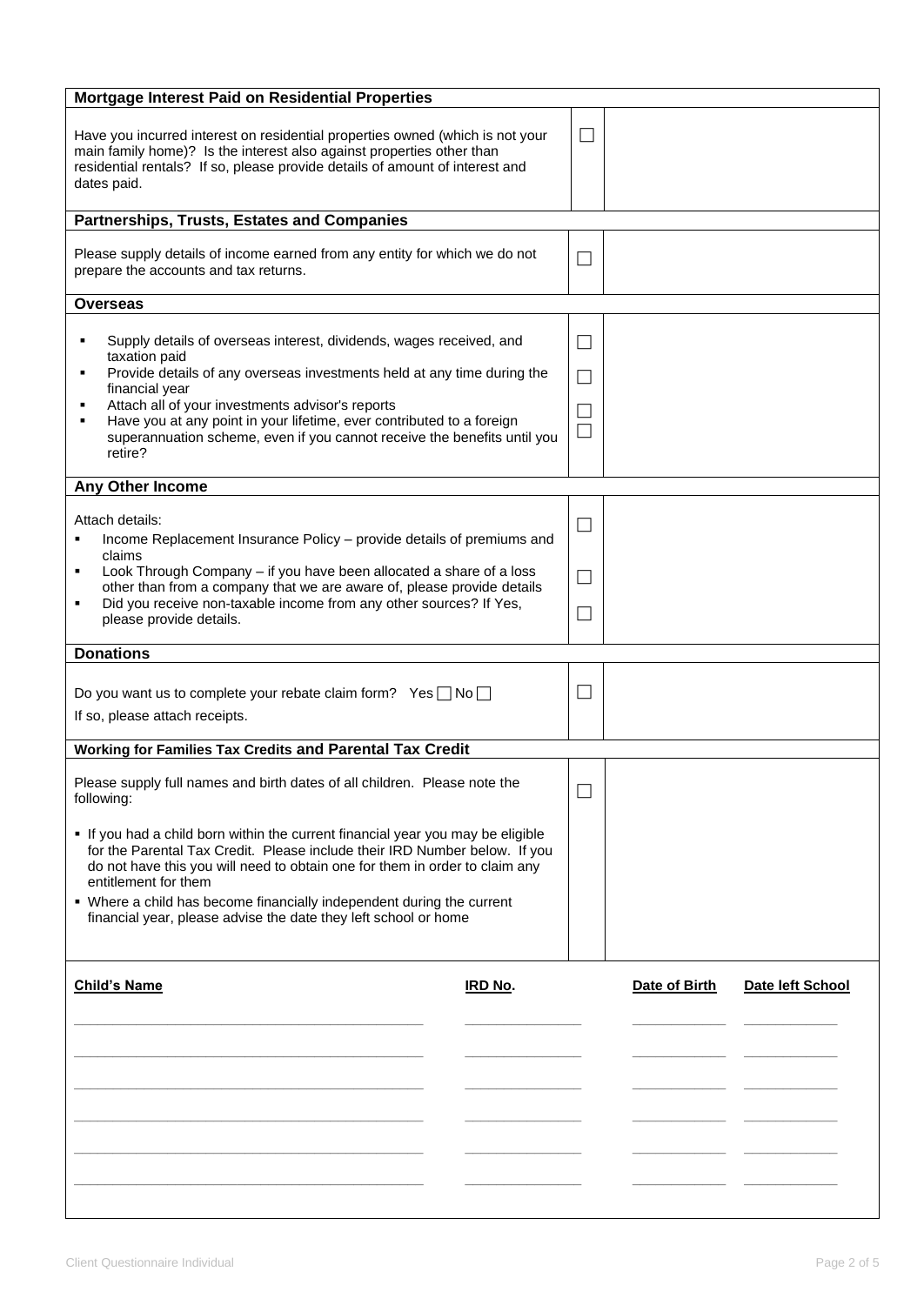| If you have received Working for Families Tax Credits during the year, please<br>supply the certificate issued to you by IRD, detailing the amounts.                                                                                                                                                                                                                                                                                                                                                                                                                                                                                                                                                                                                                                                                                                                                                                                                                                                                                                                                                                                                                                                                           | $\Box$            |  |
|--------------------------------------------------------------------------------------------------------------------------------------------------------------------------------------------------------------------------------------------------------------------------------------------------------------------------------------------------------------------------------------------------------------------------------------------------------------------------------------------------------------------------------------------------------------------------------------------------------------------------------------------------------------------------------------------------------------------------------------------------------------------------------------------------------------------------------------------------------------------------------------------------------------------------------------------------------------------------------------------------------------------------------------------------------------------------------------------------------------------------------------------------------------------------------------------------------------------------------|-------------------|--|
| Also provide details of any child support or maintenance payments made or<br>received.                                                                                                                                                                                                                                                                                                                                                                                                                                                                                                                                                                                                                                                                                                                                                                                                                                                                                                                                                                                                                                                                                                                                         | ⊔                 |  |
| If we do not prepare your spouse or partner's taxation return, please provide<br>us with details of their income.                                                                                                                                                                                                                                                                                                                                                                                                                                                                                                                                                                                                                                                                                                                                                                                                                                                                                                                                                                                                                                                                                                              | $\Box$            |  |
| Have there been any changes to your family circumstances, including a<br>change in responsibility for your dependent child(ren), you have married,<br>separated or otherwise changed your family circumstances? If so, please<br>provide details.                                                                                                                                                                                                                                                                                                                                                                                                                                                                                                                                                                                                                                                                                                                                                                                                                                                                                                                                                                              | $\vert \ \ \vert$ |  |
| Do you share custody of your child(ren) with anyone other than your partner?<br>If so, please provide details.                                                                                                                                                                                                                                                                                                                                                                                                                                                                                                                                                                                                                                                                                                                                                                                                                                                                                                                                                                                                                                                                                                                 | ⊔                 |  |
| Did you work on average less than 20 hours per week if single or did you and<br>your spouse / partner combined work less than 30 hours per week? If so,<br>please provide details.                                                                                                                                                                                                                                                                                                                                                                                                                                                                                                                                                                                                                                                                                                                                                                                                                                                                                                                                                                                                                                             | П                 |  |
| Additional income information - Working for Families Tax Credits                                                                                                                                                                                                                                                                                                                                                                                                                                                                                                                                                                                                                                                                                                                                                                                                                                                                                                                                                                                                                                                                                                                                                               |                   |  |
| You are required to supply details of income received from the following<br>sources:                                                                                                                                                                                                                                                                                                                                                                                                                                                                                                                                                                                                                                                                                                                                                                                                                                                                                                                                                                                                                                                                                                                                           |                   |  |
| • Salary exchanged for private use of a work<br>• Vouchers and other short-term charge facilities<br>• Major shareholder in a close company<br>• Non-locked-in PIE income<br>• Certain pensions and annuities<br>• Distributions from retirement savings schemes<br>• Distributions from superannuation schemes<br>• Tax-exempt overseas pensions<br>• Tax-exempt salary or wages<br>• Other income (if you or your partner get more than \$5000 per year to help<br>with your living costs)<br>• Children's passive income<br>• Non-resident spouse or partner's income<br>• Non-beneficiary distributions from a trust<br>• Non-resident borrower's overseas income<br>Losses<br>• Settlor's attributable trustee income<br>Attributable fringe benefits<br>• Main income equalisation scheme deposits<br>• Main income equalisation scheme refunds<br>• Retirement savings schemes contributions<br>Income from a retirement savings or superannuation scheme PIE<br>• Depreciation recovered on sale of a building<br>A detailed description and examples of above income types is available from<br>the IRD website: https://www.ird.govt.nz/income-tax/income-tax-for-<br>individuals/adjust-your-income/types-of-income | 100000<br>00000   |  |
| <b>Residential Land Withholding Tax</b>                                                                                                                                                                                                                                                                                                                                                                                                                                                                                                                                                                                                                                                                                                                                                                                                                                                                                                                                                                                                                                                                                                                                                                                        |                   |  |
| Have you sold residential property in New Zealand where Residential Land<br>Withholding Tax has been deducted and paid to the IRD? If so, provide details<br>e.g. IR1100 Residential land withholding tax return and other sale and<br>purchase documents.                                                                                                                                                                                                                                                                                                                                                                                                                                                                                                                                                                                                                                                                                                                                                                                                                                                                                                                                                                     | $\Box$            |  |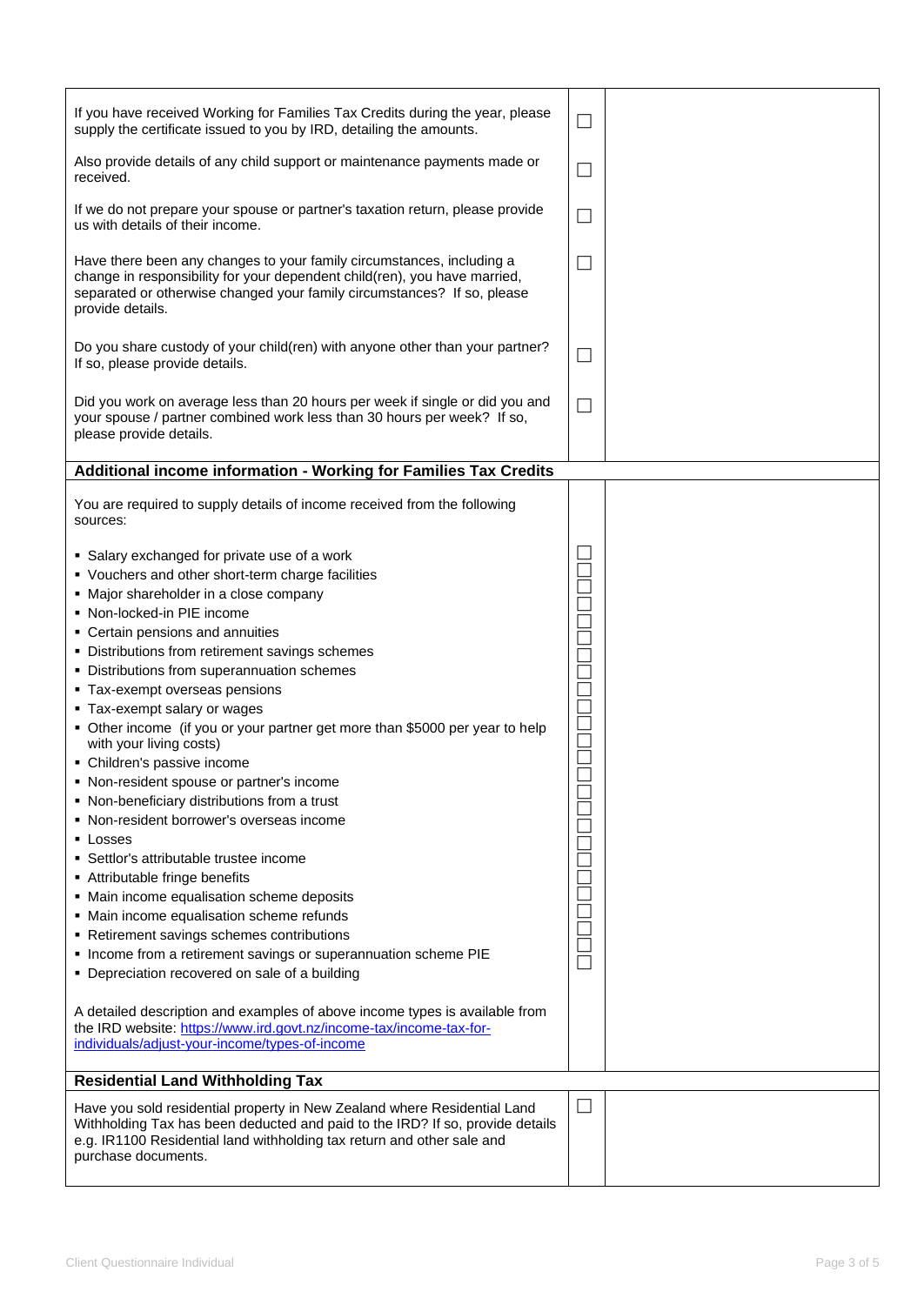| <b>Residential Property Sales</b>                                                                                                                                                                                                                                                                            |   |                                                                                                                                                                                                                                                                                                                                                     |  |
|--------------------------------------------------------------------------------------------------------------------------------------------------------------------------------------------------------------------------------------------------------------------------------------------------------------|---|-----------------------------------------------------------------------------------------------------------------------------------------------------------------------------------------------------------------------------------------------------------------------------------------------------------------------------------------------------|--|
| Have you sold any residential property during the year (not otherwise detailed<br>on the information provided)?                                                                                                                                                                                              | ⊔ |                                                                                                                                                                                                                                                                                                                                                     |  |
| If yes, when was the property purchased?                                                                                                                                                                                                                                                                     |   |                                                                                                                                                                                                                                                                                                                                                     |  |
| If it was purchased within 10 years of the sale date,                                                                                                                                                                                                                                                        |   |                                                                                                                                                                                                                                                                                                                                                     |  |
| • what was the original purchase price                                                                                                                                                                                                                                                                       |   |                                                                                                                                                                                                                                                                                                                                                     |  |
| • and the sale price?                                                                                                                                                                                                                                                                                        |   | <u> 1999 - Jan Sterlingen (</u>                                                                                                                                                                                                                                                                                                                     |  |
| . has it been used as your main home for the full time it has been<br>owned? If not, please provide dates and details on the nature of the<br>shared use.                                                                                                                                                    | П |                                                                                                                                                                                                                                                                                                                                                     |  |
| <b>Mixed Use Holiday Home</b>                                                                                                                                                                                                                                                                                |   |                                                                                                                                                                                                                                                                                                                                                     |  |
| Do you have a property (such as a holiday home or a bach) that is used privately and also to derive income?                                                                                                                                                                                                  |   | Yes $\Box$ No $\Box$                                                                                                                                                                                                                                                                                                                                |  |
|                                                                                                                                                                                                                                                                                                              |   |                                                                                                                                                                                                                                                                                                                                                     |  |
|                                                                                                                                                                                                                                                                                                              |   |                                                                                                                                                                                                                                                                                                                                                     |  |
| Was the property empty for 62 days or more in the income year?<br>$Yes \Box No \Box$<br>If yes, please complete the following section so we can determine the amount of allowable deductions.                                                                                                                |   |                                                                                                                                                                                                                                                                                                                                                     |  |
| <b>Mixed Use Holiday Home - Information Required</b>                                                                                                                                                                                                                                                         |   |                                                                                                                                                                                                                                                                                                                                                     |  |
| The number of days the property was empty during the income year                                                                                                                                                                                                                                             |   |                                                                                                                                                                                                                                                                                                                                                     |  |
| The number of days the asset was used by family or associated persons* during the income year<br>OR where income from any person received was less than 80% of market rate<br>* Associated persons include close relatives, or if owned by an entity, persons associated with the entity owning the property |   |                                                                                                                                                                                                                                                                                                                                                     |  |
| If there is more than one tenant who used the property through the year, please attach details.                                                                                                                                                                                                              |   |                                                                                                                                                                                                                                                                                                                                                     |  |
| Name of tenant:                                                                                                                                                                                                                                                                                              |   |                                                                                                                                                                                                                                                                                                                                                     |  |
| Relationship to owner (if any):                                                                                                                                                                                                                                                                              |   |                                                                                                                                                                                                                                                                                                                                                     |  |
| $\frac{1}{2}$<br>Amount of rent they paid:                                                                                                                                                                                                                                                                   |   |                                                                                                                                                                                                                                                                                                                                                     |  |
| Dates rented (From: To)                                                                                                                                                                                                                                                                                      |   |                                                                                                                                                                                                                                                                                                                                                     |  |
| Expenses incurred in respect of the property (the list below is not exhaustive - details of all expenses will be<br>required):                                                                                                                                                                               |   |                                                                                                                                                                                                                                                                                                                                                     |  |
| Cost of advertising for tenants                                                                                                                                                                                                                                                                              |   | $\begin{picture}(20,10) \put(0,0){\line(1,0){10}} \put(15,0){\line(1,0){10}} \put(15,0){\line(1,0){10}} \put(15,0){\line(1,0){10}} \put(15,0){\line(1,0){10}} \put(15,0){\line(1,0){10}} \put(15,0){\line(1,0){10}} \put(15,0){\line(1,0){10}} \put(15,0){\line(1,0){10}} \put(15,0){\line(1,0){10}} \put(15,0){\line(1,0){10}} \put(15,0){\line(1$ |  |
| Cost of repairing damages caused by tenants                                                                                                                                                                                                                                                                  |   | $\frac{1}{2}$                                                                                                                                                                                                                                                                                                                                       |  |
| Number of days spent in the property while repairing damages caused by tenants                                                                                                                                                                                                                               |   |                                                                                                                                                                                                                                                                                                                                                     |  |
| Mortgage interest                                                                                                                                                                                                                                                                                            |   |                                                                                                                                                                                                                                                                                                                                                     |  |
| Rates                                                                                                                                                                                                                                                                                                        |   |                                                                                                                                                                                                                                                                                                                                                     |  |
| Insurance                                                                                                                                                                                                                                                                                                    |   | <u> 1980 - Johann Barbara, martxa a</u>                                                                                                                                                                                                                                                                                                             |  |
| Repairs/maintenance for general wear and tear                                                                                                                                                                                                                                                                |   |                                                                                                                                                                                                                                                                                                                                                     |  |
| Other (please give details) :                                                                                                                                                                                                                                                                                |   |                                                                                                                                                                                                                                                                                                                                                     |  |
|                                                                                                                                                                                                                                                                                                              |   |                                                                                                                                                                                                                                                                                                                                                     |  |